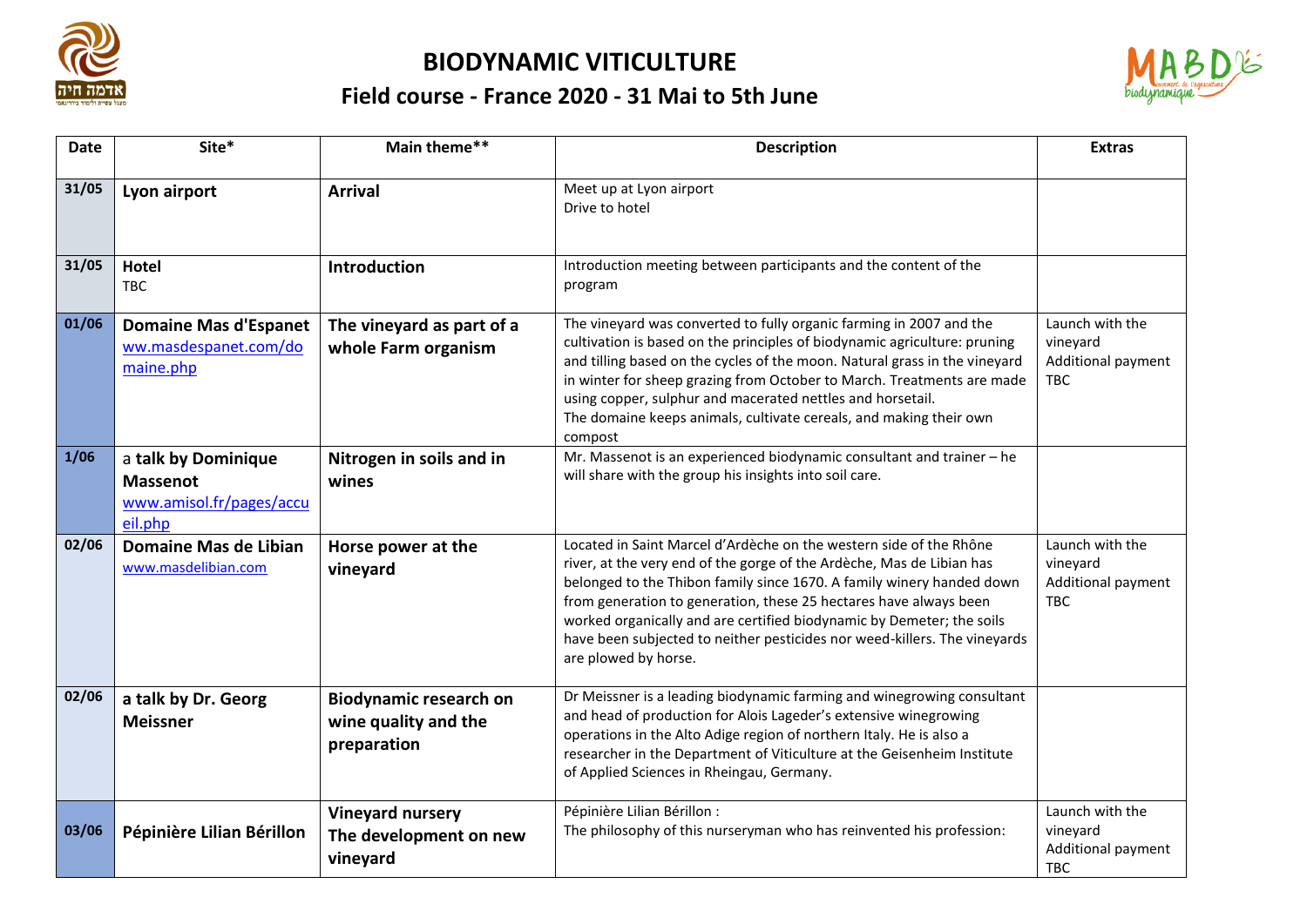|       | www.lilian-berillon.fr                                                                               |                                                                             | Establish a sustainable vineyard, according to a method that consists in<br>investing in the quality of the root system, to better support the stress<br>imposed on the vine by excessive climatic conditions.<br>Imagining a vineyard with a great diversity is a first step towards the<br>production of high quality wines. Focus more on plants from old,<br>carefully selected varieties, rather than on armies of clones and new<br>varieties without any diversity.<br>To find forgotten gestures, to be patient, to appropriate again the plant<br>so long ignored and yet so precious.<br>Change the relationship with your plant producer, be supported<br>throughout the year and rely on exclusive and private approaches. Do not<br>suffer from a plant that dies prematurely but invest in unique hand-sewn<br>plants adapted to each need.                                                                                                                                                                                |                                                          |
|-------|------------------------------------------------------------------------------------------------------|-----------------------------------------------------------------------------|------------------------------------------------------------------------------------------------------------------------------------------------------------------------------------------------------------------------------------------------------------------------------------------------------------------------------------------------------------------------------------------------------------------------------------------------------------------------------------------------------------------------------------------------------------------------------------------------------------------------------------------------------------------------------------------------------------------------------------------------------------------------------------------------------------------------------------------------------------------------------------------------------------------------------------------------------------------------------------------------------------------------------------------|----------------------------------------------------------|
| 03/06 | <b>Domaine Montirius</b><br>www.montirius.com/en<br><b>OR</b><br>Domaine de Beaurenard<br><b>TBC</b> | New frontiers at the work<br>with biodynamic<br>preparations and plant care | Domaine Montirius : Situated in the southern Rhône Valley, our 58<br>hectare domain with vine classifications in Vacqueyras, Gigondas and<br>Côtes du Rhône has been converted to Bio-Dynamic culture since 1996.<br>Since then, we have enriched our range with our Cotes du Rhone our Vin<br>de Pays du Vaucluse, all made from Biological and Biodynamic grapes.<br>Our philosophy is to orientate our daily work towards the permanent<br>search for perfect balance both in the vines and in the winery, so as to<br>obtain the greatest of wines from the land. No matter what season, we<br>must observe, feel, listen to and taste (sometimes repeatedly in the day)<br>to decide on the right day, the right time or the right action. From spring<br>through to summer, from harvesting through to bottling, fermentation,<br>de-vatting or maturing, each wine imposes its own rhythm. It is up to us<br>to hear the needs of the wine and to allow it reveal itself so as its tasting<br>is a magic experience to be shared. |                                                          |
| 04/06 | <b>Domaine Gramenon</b><br>www.domaine-gramenon.fr                                                   | <b>Renewal of vitality</b>                                                  | The vineyard has been cultivated since its creation in 1978 in a natural<br>and organic way. since 2010 been cultivated in biodynamically.<br>The revitalization of soils and the strengthening of the plant defense<br>reactions immediately showed up and were quite persuasive.<br>We noticed a new energy rising up from our parcels.<br>We consider each piece of land to be specific and has its own identity.<br>The increased vitality shown on the parcel actually reflects in the wines'<br>quality.                                                                                                                                                                                                                                                                                                                                                                                                                                                                                                                           | Launch with the<br>vineyard<br>Additional payment<br>TBC |
| 04/06 | Cote cairn<br>www.cote-<br>cairn.com/home-uk/                                                        | The vineyard and<br>agroforestry                                            | Cote cairn wants to demonstrate that producing organically is good for<br>the consumer, good for the producer and good for the environment. And<br>the cherry on top is that it's not necessarily bad for the one's wallet.                                                                                                                                                                                                                                                                                                                                                                                                                                                                                                                                                                                                                                                                                                                                                                                                              |                                                          |